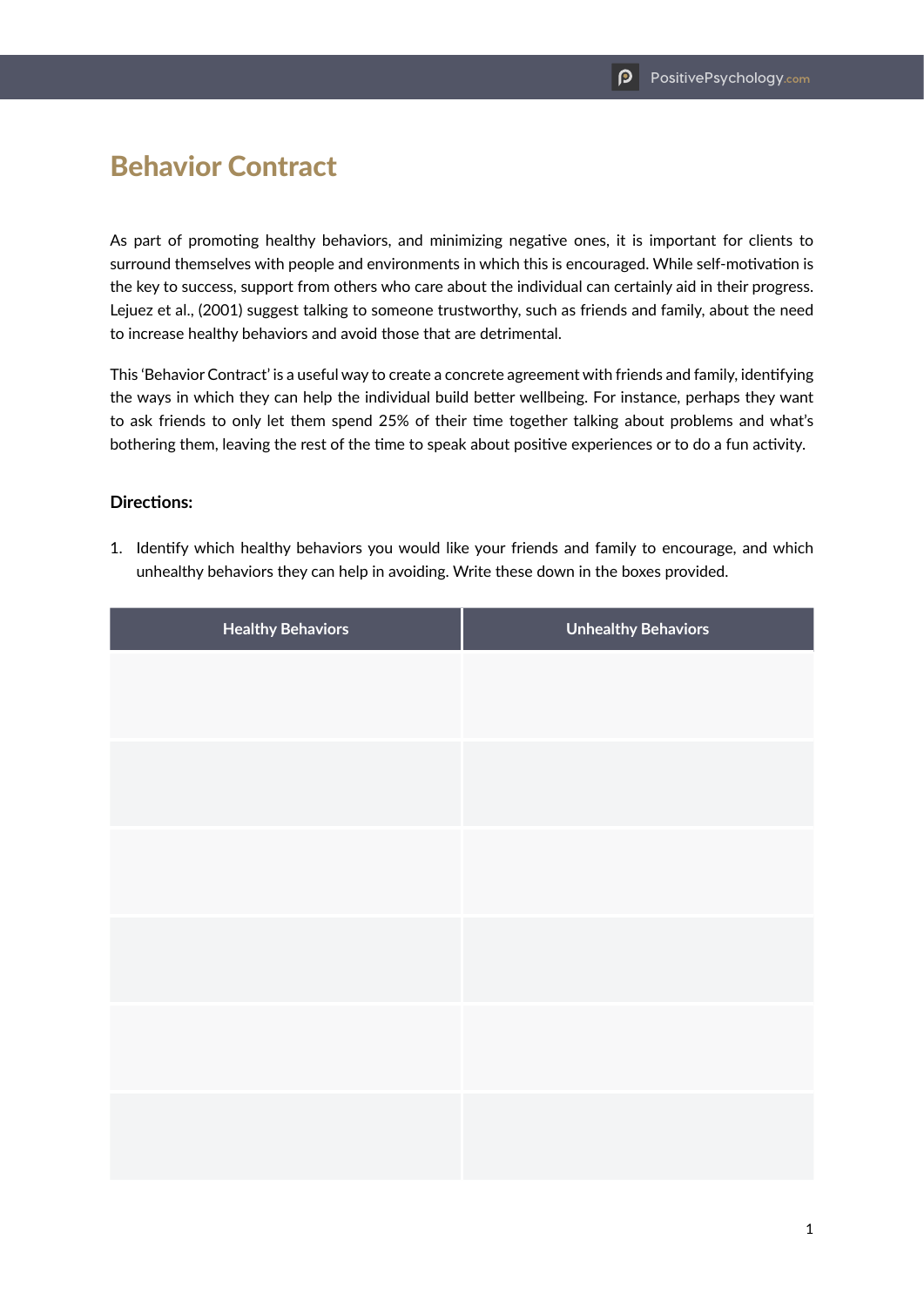- 2. Create multiple copies of the behavior contract (below), one for each friend or family member.
- 3. Fill out the contract together with your friend or family member so that you are both in agreement. Start yourself, by writing down the healthy behaviors you would like to start doing. For example, 'I, Alice Black, will do my best to engage in the following healthy behavior(s) to better my wellbeing: Going for a run 2 times a week'. Then, ask your friend or family member to fill out the next part. 'If I succeed in doing this, Adam Black will reward me by making me a nice breakfast'. Continue on to fill out the contract for unhealthy behaviors. For example, 'I will do my best to avoid the following unhealthy behavior(s): Staying in bed all day. If I do engage in these behaviors, Adam Black will avoid rewarding this by not bringing me tasty treats in bed'.
- 4. Ask your friend or family member to sign the contract and give them a copy as a reminder.

## **Reference:**

■ Lejuez, C. W., Hopko, D. R., LePage, J. P., Hopko, S. D., McNeil, D. W. (2001). A brief behavioral activation treatment for depression. *Cognitive and Behavioral Practice, 8(1)*, 164-175.

Dr. Jessica Swainston